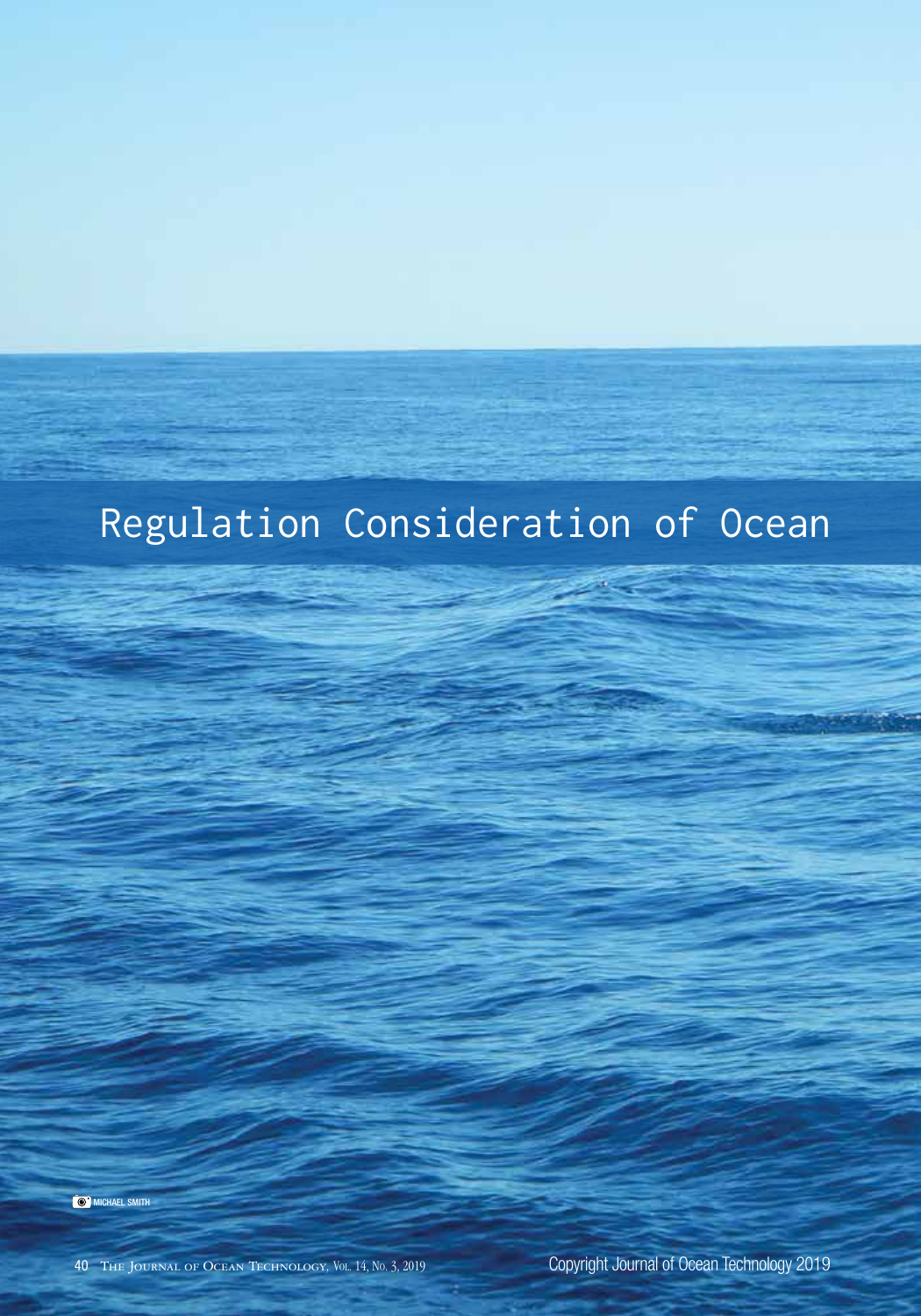### Mapping Multibeam Echo Sounders

## A Square Peg in a Round Hole

by Hilary Kates Varghese, Michael Smith, Jennifer Miksis-Olds, and Larry Mayer

Copyright Journal of Ocean Technology 2019

The Journal of Ocean Technology*,* Vol. 14, No. 3, 2019 41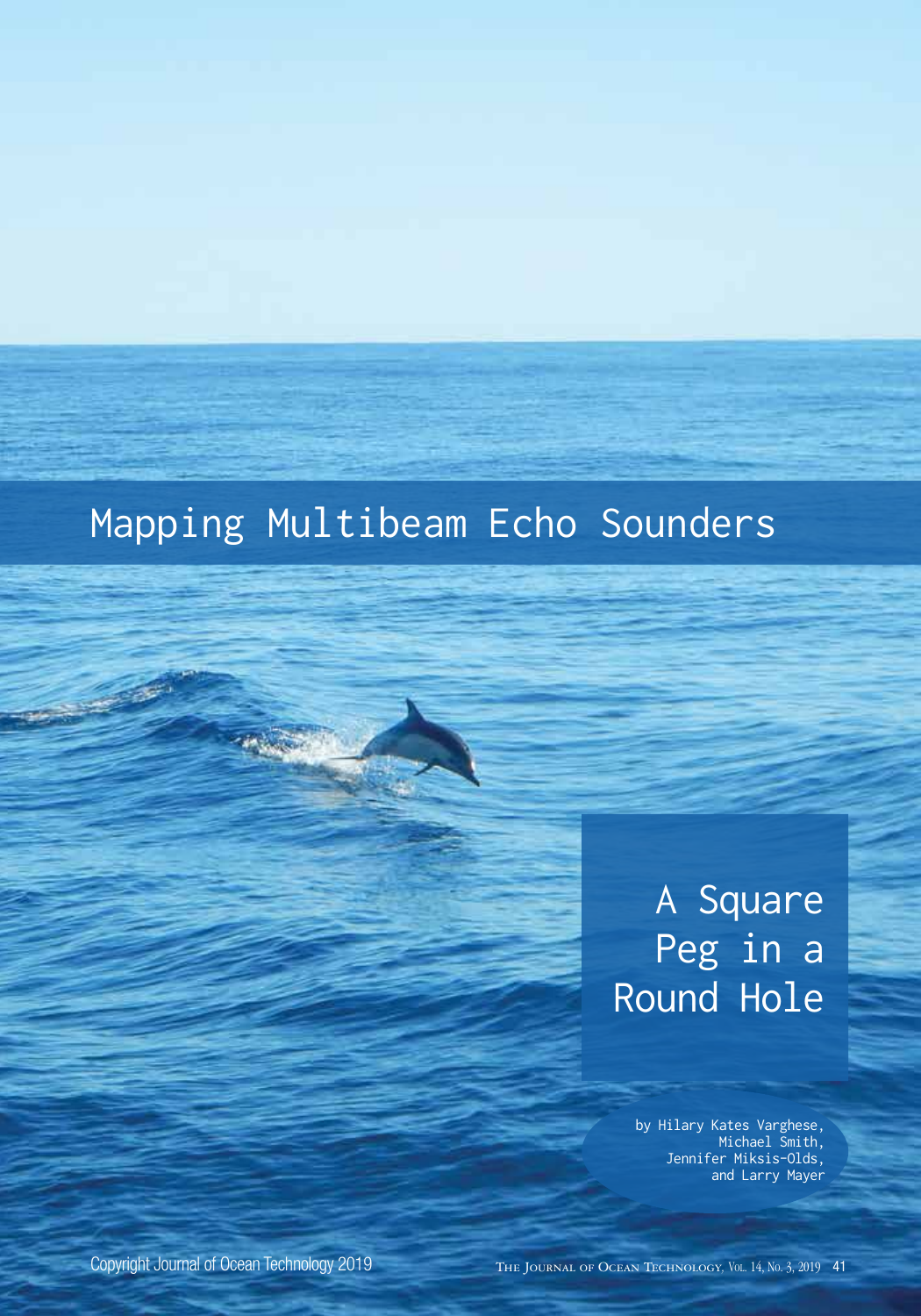At a time when we know more about the moon's surface than our own planet's seafloor, innovation in acoustic ocean mapping technology holds the key to the future. The Shell Ocean Discovery XPrize launched in 2015 was designed to inspire innovation in ocean exploration and discovery of the deep sea, and all competing teams utilized some form of ocean mapping echo sounder (Figure 1).

#### **What are Multibeam Echo Sounders?**

Echo sounders are commonly

used for mapping the bathymetry and recording backscatter of the seafloor and water column for safeguarding navigational pathways, fisheries research, deriving benthic habitat information, as well as for geophysical exploration of natural resources. The development of multibeam echo sounders (MBES), capable of collecting multiple soundings with a single transmission, provided the opportunity to more quickly and efficiently map the seafloor and water column in comparison to conventional single beam echo sounders. MBES utilize advanced beamforming techniques to generate a narrow swath of sound in the along-track direction of the ship that propagates to the seafloor. The energy transmitted perpendicular to the vessel track is a broad swath designed to map the ocean bottom not only under the vessel but extending out to the sides. The focusing of the acoustic energy in the downward, vertical direction reduces the amount of energy being transmitted in the horizontal direction away from the survey vessel. Through advanced signal processing, a receive beam is formed which converts the reflected and backscattered echoes of the seafloor to a high resolution seafloor bottom detection. The multibeam geometry allows the receiver to discriminate discrete points on the seafloor across the swath from which the echoes are



Figure 1: XPRIZE entry SEA-KIT USV *Maxlimer* being deployed for sea trials in Horten, Norway. The sensor gondola below SEA-KIT USV *Maxlimer* contains a HiPAP acoustic navigation system and EM304 multibeam echo sounder system.

coming, while a single beam echo sounder only records one depth within a broad area of ensonification (typically with a diameter of half the water depth). Thus, multibeam sonars produce a much higher resolution map of the seafloor compared to more traditional single beam echo sounders.

#### **One Size does not Fit All**

Present day MBES systems come in a variety of shapes, sizes, and frequencies to meet a wide breadth of operational needs (Figure 2). Available multibeam echo sounders range in frequency from 12 kHz-700 kHz. The lowest frequencies are most appropriate for very deep water  $(\leq 11,000 \text{ m})$  and provide the largest acoustic coverage, as low frequencies attenuate less rapidly than high frequencies. Higher frequency systems are limited in their propagation range and are predominantly used in shallow coastal (10-450 m) water, or on vehicles sampling very close to the seafloor, and provide the best resolution for imaging bathymetric features and small objects, such as pipeline installations.

Multibeam systems have undergone significant technological advancement in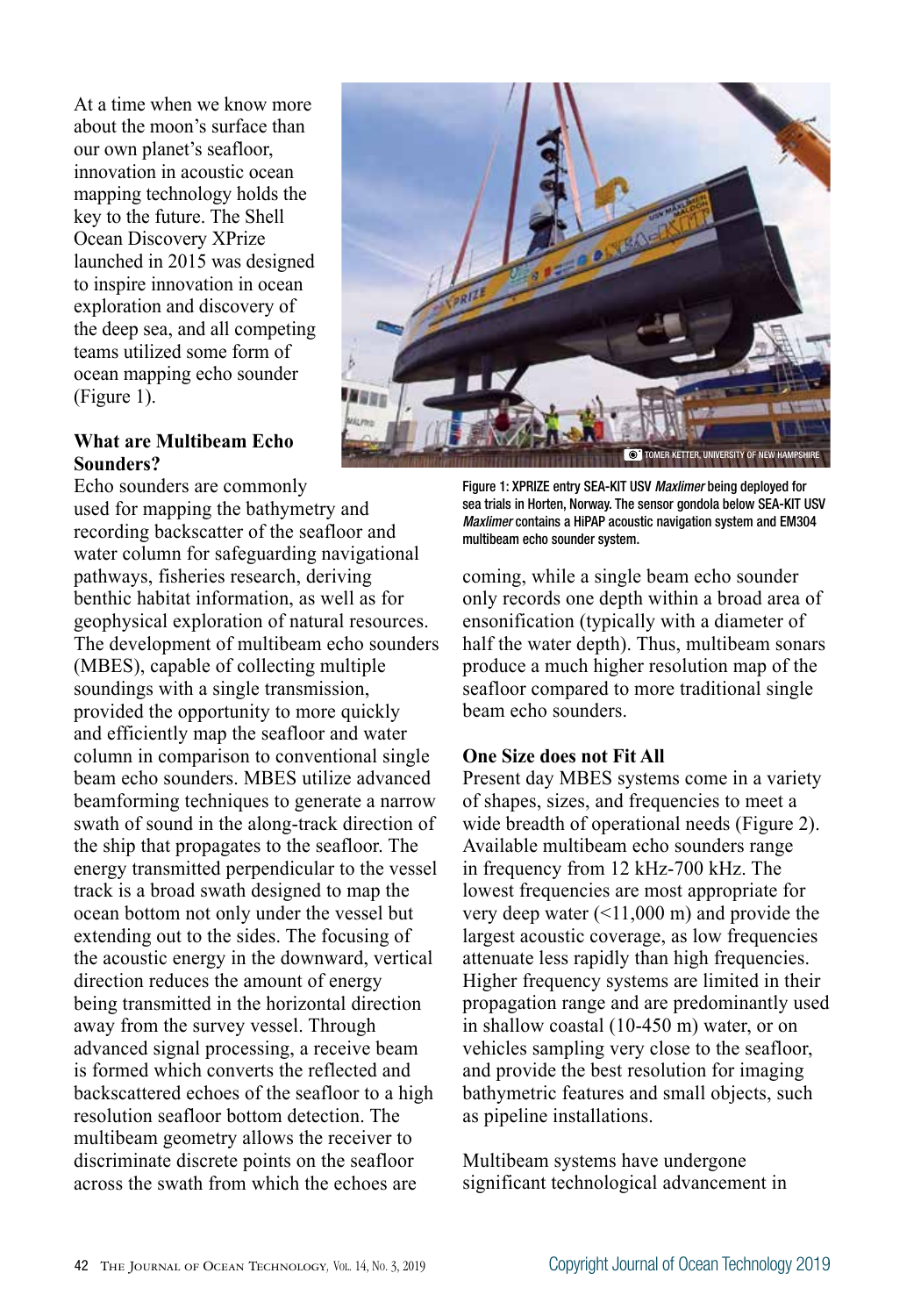

electronic and beamforming capabilities, resulting in the development of systems with multi-swath and multi-sector functionality (Figure 3). With the multi-sector feature, MBES systems generate a number of smaller swaths, or sectors, by generating short independent transmissions with nonoverlapping, narrow bandwidths which facilitate motion compensation by allowing for the independent delay or steering of each sector. The multi-sector capabilities allow MBES systems to reliably operate in a wide range of sea states and water depths by compensating for vessel motion at each individual sector. The multi-swath feature allows a vessel to move faster while getting the same sounding density as a single swath.

Most modern multibeam systems can be operated under various pulse length and angular geometries depending on the operational requirements of the survey. These include single/dual swath, auto-ping mode/ manually-selected mode, depth-specified modes, motion compensation on/off, varying angular swath widths, continuous wave (CW)/ frequency-modulated (FM) transmission signals, among others. In standard operation, the auto-ping mode updates the signal parameters in real-time based on the depth of the survey area, while manually-selected modes will lock the system into a given set of parameters per mode. The ping rate is typically limited by the depth in the area and the angular swath width, as the transducer typically waits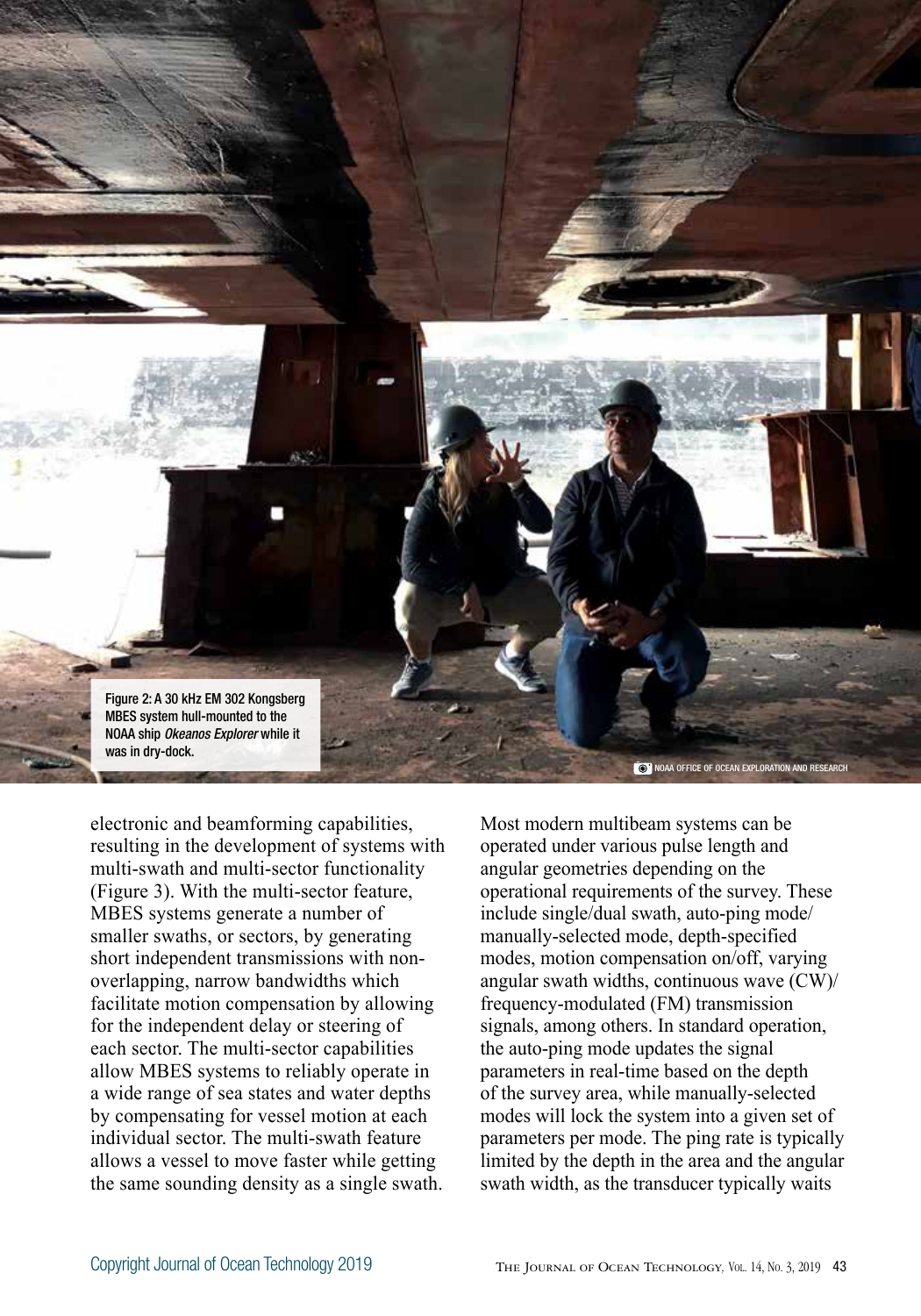

Figure 3: Schematic of three MBES operational modes. JOHN HUGHES CLARK, UNIVERSITY OF NEW HAMPSHIRE

for the return of each sector's transmission before another signal is transmitted. Swath widths and angles may vary based on the geometry of the survey area (e.g., may be changed for canyons versus flat environments).

Most systems use a CW or gated singlefrequency signal, but in some of the deeper operating modes, the sectors will automatically (or manually) switch from CW signal to a FM signal to increase the signal-to-noise ratio and ultimately the overall mapping resolution. In practice, only about 10% of the reported centre frequency is useable bandwidth for operating the system (e.g., a 12 kHz system can produce a useable signal between 10.8- 13.2 kHz). This means the number of possible sectors is limited, since each requires its own non-overlapping operational frequency. The number of sectors used in a given mode and the operating frequency of each sector is a trade-off between staying within a reliable range of the physical capabilities of a system, while meeting the needs of the survey. For example, the large bandwidth needed to generate FM signals for better resolution in deep water environments means that modes that utilize FM signals may be limited to a single swath and/or a reduced number of sectors to operate properly.

### **Challenge Related to Marine Mammal Noise Exposure Regulation**

With the development of innovative ocean mapping technology has come concern that sound produced by anthropogenic activities has the potential to harm marine life. This concern has largely been targeted at military sonars, pile driving, and seismic arrays used in the exploration of oil and gas,

but regulatory attention has recently been extended to ocean mapping sound sources. One of the main reasons MBES have been less regulated is because of the assumption that only a narrow angular region below the ship would be ensonified by sound energy due to the directivity of these systems. However, current regulation of any anthropogenic sound source is directly related to both the sound exposure level and the exposure signal type, corresponding to not only injury but also behaviour. This is where the consideration for MBES becomes complex. Exposure levels for an animal not below the vessel will, therefore, always come from areas outside the main transmission of energy, which equates to significantly reduced sound levels compared to the main transmission. Additionally, the specific signals transmitted by MBES provide a unique challenge because there is often no single signal type used over the full duration of an ocean mapping survey. MBES signals are directly related to the system operational parameters that vary based on not only the operational needs of the survey but the location, weather, and oceanographic conditions. The dynamic capabilities of MBES systems optimize seafloor imaging by automatically shifting between CW and FM signals that have different physical structures, propagate through the environment differently, and have the potential to impact marine mammal behaviour differently.

When assessing impact of sound on marine mammals in terms of injury or behaviour, exposure threshold criteria have been developed that are linked to the signal type. Pulsed sounds are regulated differently and have separate exposure threshold criteria than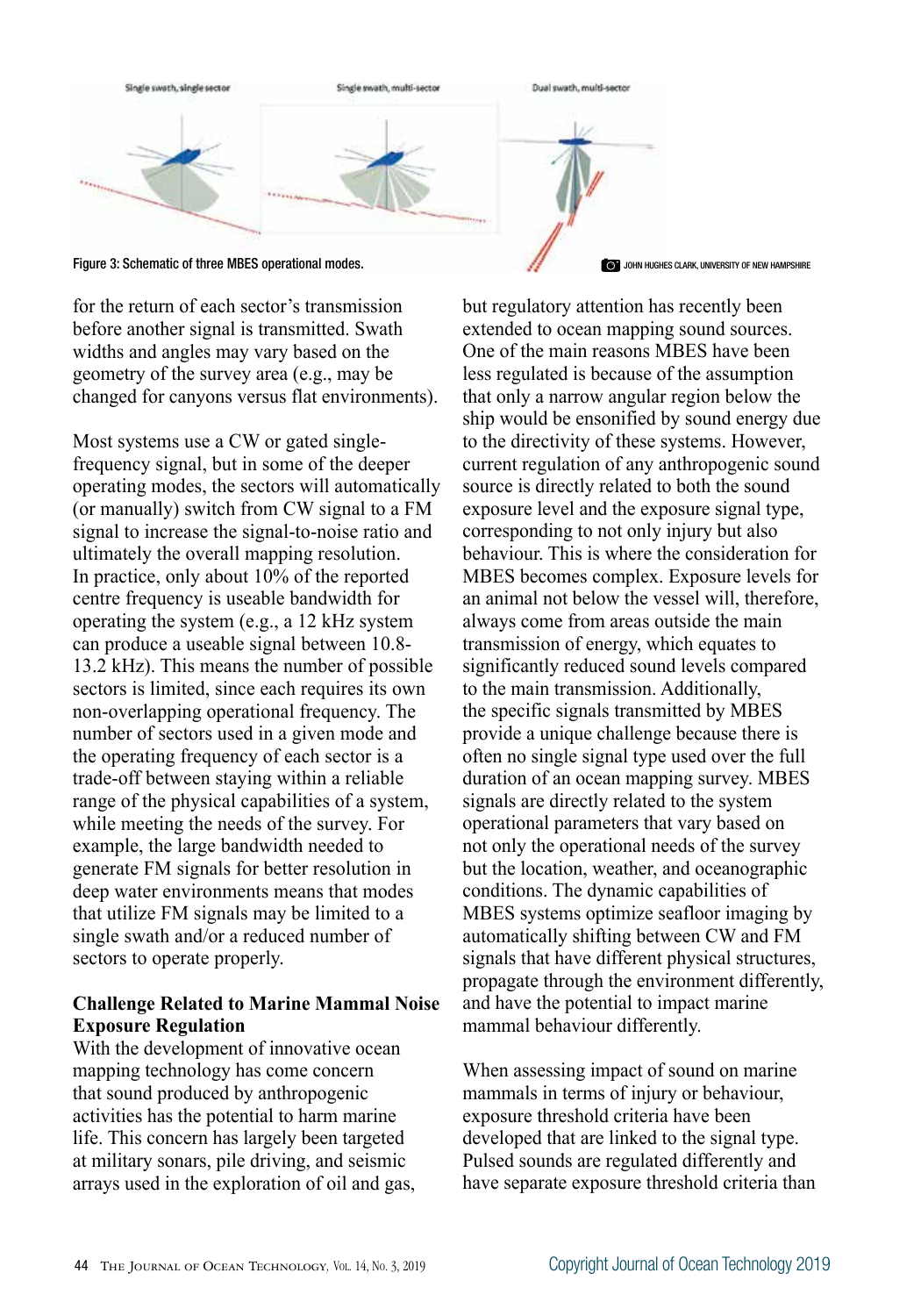

Figure 4: Top – 1-minute spectrogram (left), single transmission spectrogram (centre), and linear waveform (right) of a single transmission from the EM 122 during the deep, single swath, multi-sector mode with motion compensation enabled. Bottom – 1-minute spectrogram (left), single pulse spectrogram (centre), and linear waveform (right) from the EM 122 during the deep, dual swath, multi-sector mode with motion compensation and FM signals enabled.

continuous sounds. Pulsed, or impulsive, sounds are thought to be more damaging to the marine mammal auditory system and are regulated with more conservative thresholds of noise exposure than continuous sounds. Depth sounders, which include multibeam echo sounders, are classified as both types, not falling cleanly into either category. The variety of operational modes that can be utilized in MBES systems makes it particularly challenging to classify the MBES sound source for regulatory purposes with respect to anthropogenic noise exposure to marine mammals. Forcing MBES to be assessed in a single sound source category is like trying to fit a square peg in a round hole.

#### **EM 122 Signals**

As an exercise to highlight the range of signals within these systems, the contribution of a 12 kHz EM 122 multibeam echo sounder to a local soundscape was examined under two operational modes with motion compensation enabled: 1) deep, single swath, multi-sector CW only mode and 2) deep, dual-swath, multisector, FM-enabled mode. The EM 122 was selected because it has the lowest operational frequency of MBES systems; hence, the greatest sound exposure volume associated with marine mammal impact concerns. Assuming all source levels and operational parameters are uniform across systems operating at higher frequencies, the EM 122

represents the "worst case" scenario of MBES sound exposure due to its larger comparative ensonified volume. The Kongsberg EM 122, a deep water MBES, operates using either single or dual swath with four to eight sectors per swath and centre frequency of 12 kHz. The EM 122 is capable of automatically changing between its five operational modes as the depth of the water changes, which includes longer pulse lengths and frequency-modulated pulses in the outer sectors at the deepest depths.

Data from a hull-mounted EM 122 was collected along a line that transited over a bottom-mounted hydrophone mooring positioned at approximately 1,210 metres depth. A one minute and one signal transmission section of the hydrophone data during this time period was extracted and examined (Figure 4). The signal within the second operational mode is twice as long as the signal in the first operational mode. Even in the same water depth, this has repercussions on the pulse rate; in single swath, multi-sector mode a transmission is made 12 times in 60 seconds (Figure  $4 - top$ ), while in dual swath, multi-sector mode there are 11 transmissions in 60 seconds (Figure 4 – bottom). Note that where the transmission occurs relative to the hydrophone will determine its "apparent" waveform. So the relative amplitude of a given sector will depend on the location of the receiver.